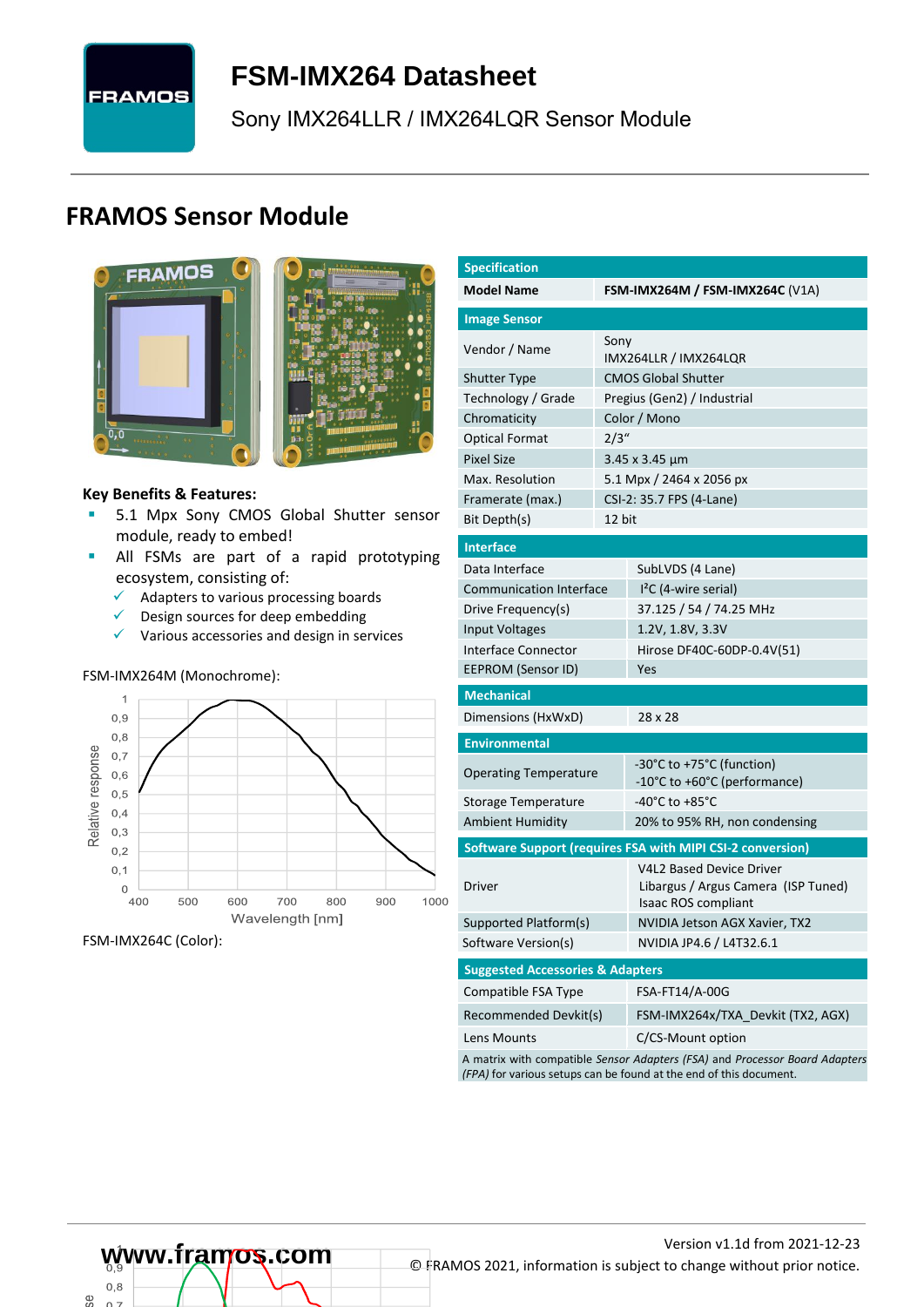#### **Mechanical Drawing**



Sensor image optical center is in mechanical board center.

#### **Connector Pinout**

Type: [Hirose DF40C-60DP-0.4V\(51](#page-0-6)[\)](#page-0-6)  Mating Type: Hirose DF40HC(4.0)-60DS-0.4V(51)



Signals are routed directly from image sensor to connector. Details on specific signals are described in the respective image sensor datasheet.

## **www.framos.com**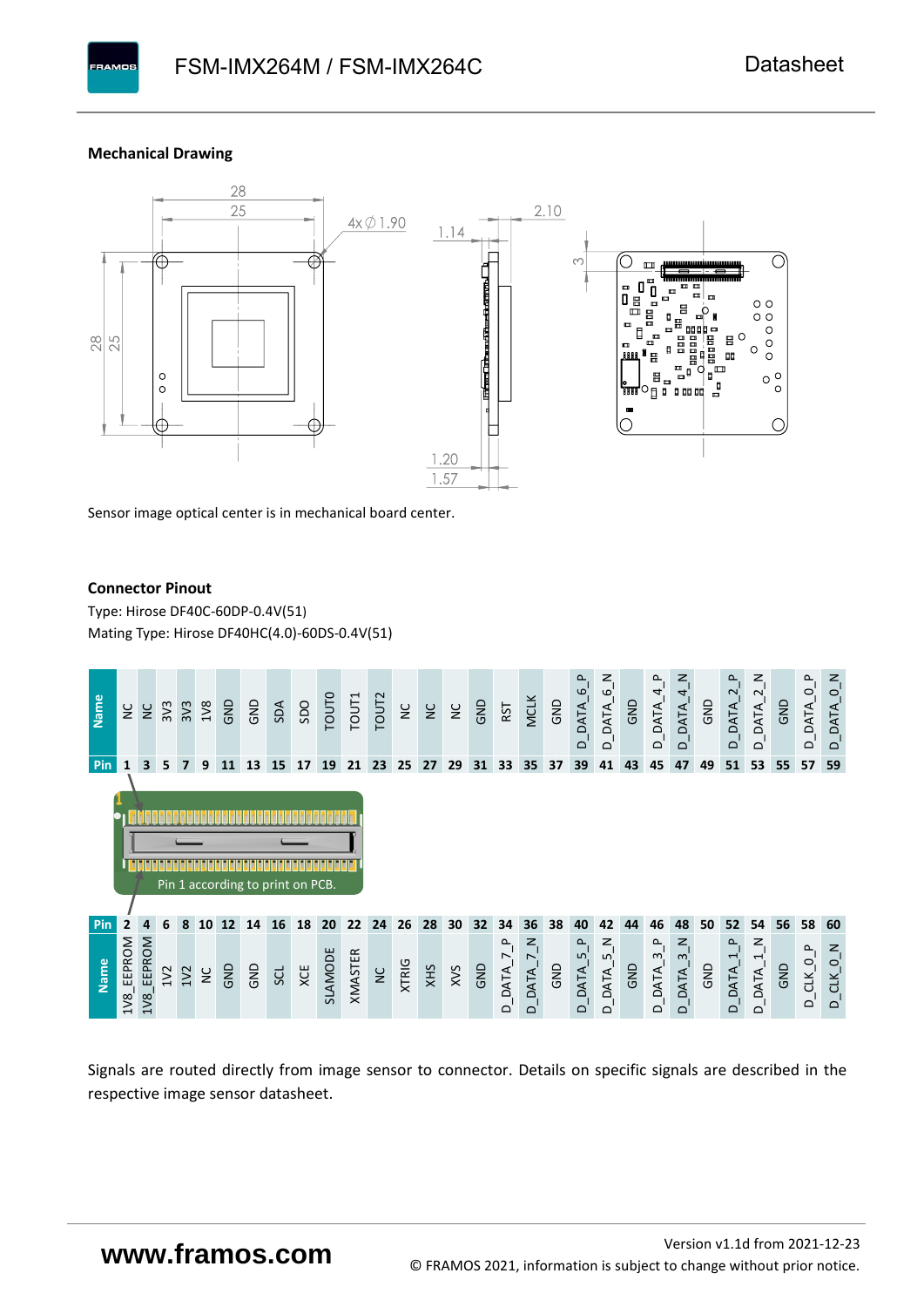#### **Table of Contents**

| 1 |       |  |
|---|-------|--|
|   | 1.1   |  |
|   | 1.2   |  |
|   | 1.2.1 |  |
|   | 1.2.2 |  |
| 2 |       |  |
|   | 2.1   |  |
|   | 2.1.1 |  |
|   | 2.1.2 |  |
| 3 |       |  |
|   |       |  |

 $\mathbf{I}$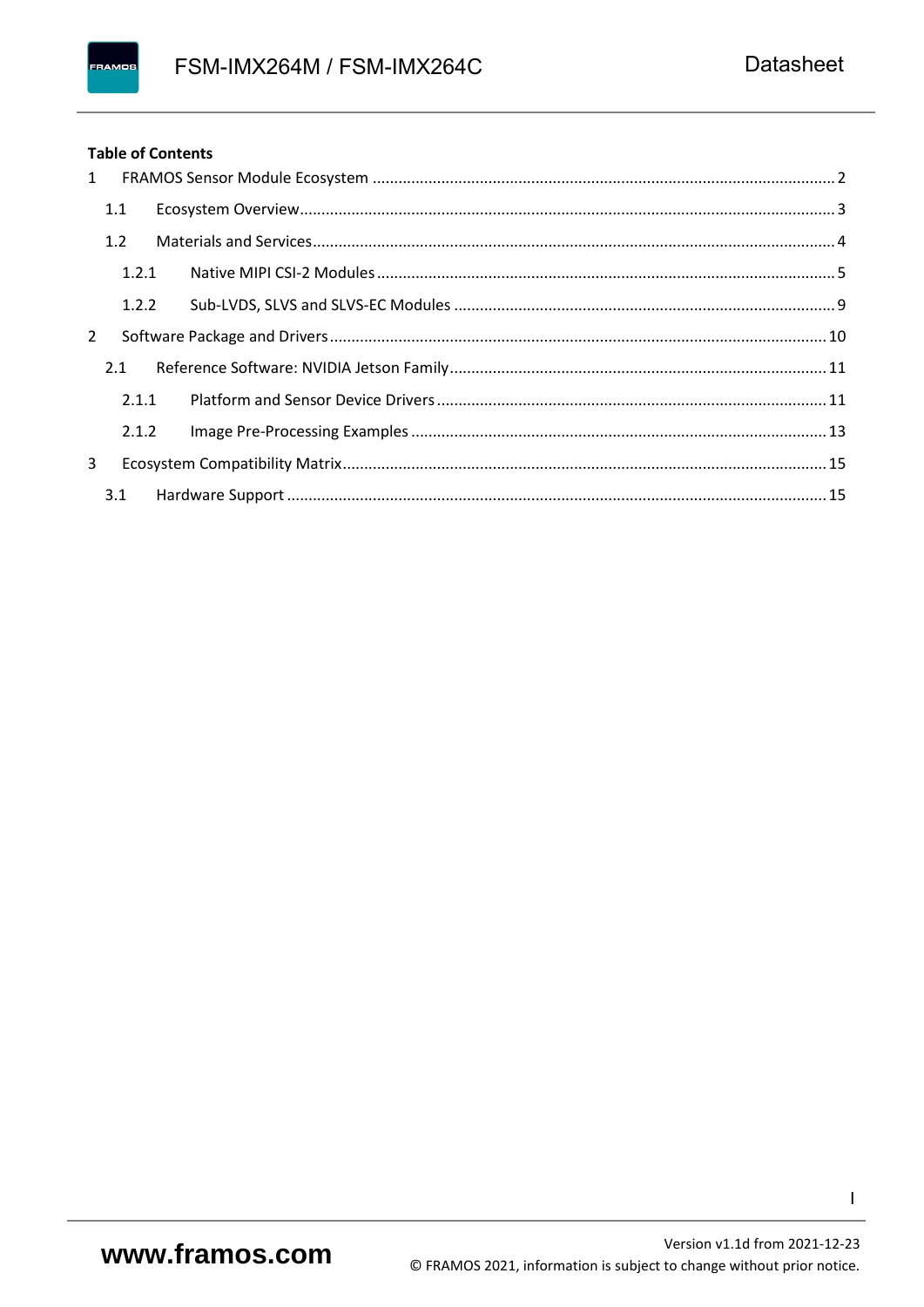#### <span id="page-3-0"></span>**1 FRAMOS Sensor Module Ecosystem**

The FSM Ecosystem consists of FRAMOS Sensor Modules, Adapters, Software and Sources, and provides one coherent solution supporting the whole process of integrating image sensors into embedded vision products.

During the evaluation and proof-of-concept phase, off-the-shelf sensor modules with a versatile adapter framework allow the connection of latest image sensor technology to open processing platforms, like the NVIDIA Jetson Family or the 96boards.org standard. Reference drivers and sample applications deliver images immediately after installation, supporting V4L2 and an optional derivate API providing comfortable integration. Within the development phase, electrical design references and driver sources guide with a solid and proven baseline to quickly port into individual system designs and extend scope, while decreasing risk and efforts.

To simplify and relieve the whole supply chain, all FRAMOS Sensor Modules and adapters are optimized and ready for delivery in volume and customization with pre-configured lens holder, lens and further accessories.

#### **Off-the-Shelf Hardware**

- FRAMOS Sensor Modules (FSM) from stock, ready for evaluation and optimized for initial mass production.
- Versatile adapter framework, allowing flexible testing of different modules, on different processing boards:
	- FRAMOS Sensor Adapter (FSA): Everything the specific sensor needs for operation
	- FRAMOS Processor Adapter (FPA): Connect up to four FSM + FSA to a specific processor board
- From lenses, mechanics and cables, all needed imaging accessories from one hand

#### **Kickstart Software Package**

- Drivers with basic sensor integration:
	- V4L2 drivers for specific image sensors
	- Platform specific device tree overlays
- Streamlined V4L2 library (LibSV) with comfortable and generic C/C++ API
- Example applications demonstrating initialization, configuration and image acquisition

Further to the off-the-shelf hard- and software, the Ecosystem supports you on project basis with:

- Driver sources allowing the focus on application specific scope and sensor features
- Electrical references for FSA and FPA, supporting quick and optimized embedding of FSMs
- Engineering services via FRAMOS and its partners, allowing you to focus on your product's unique value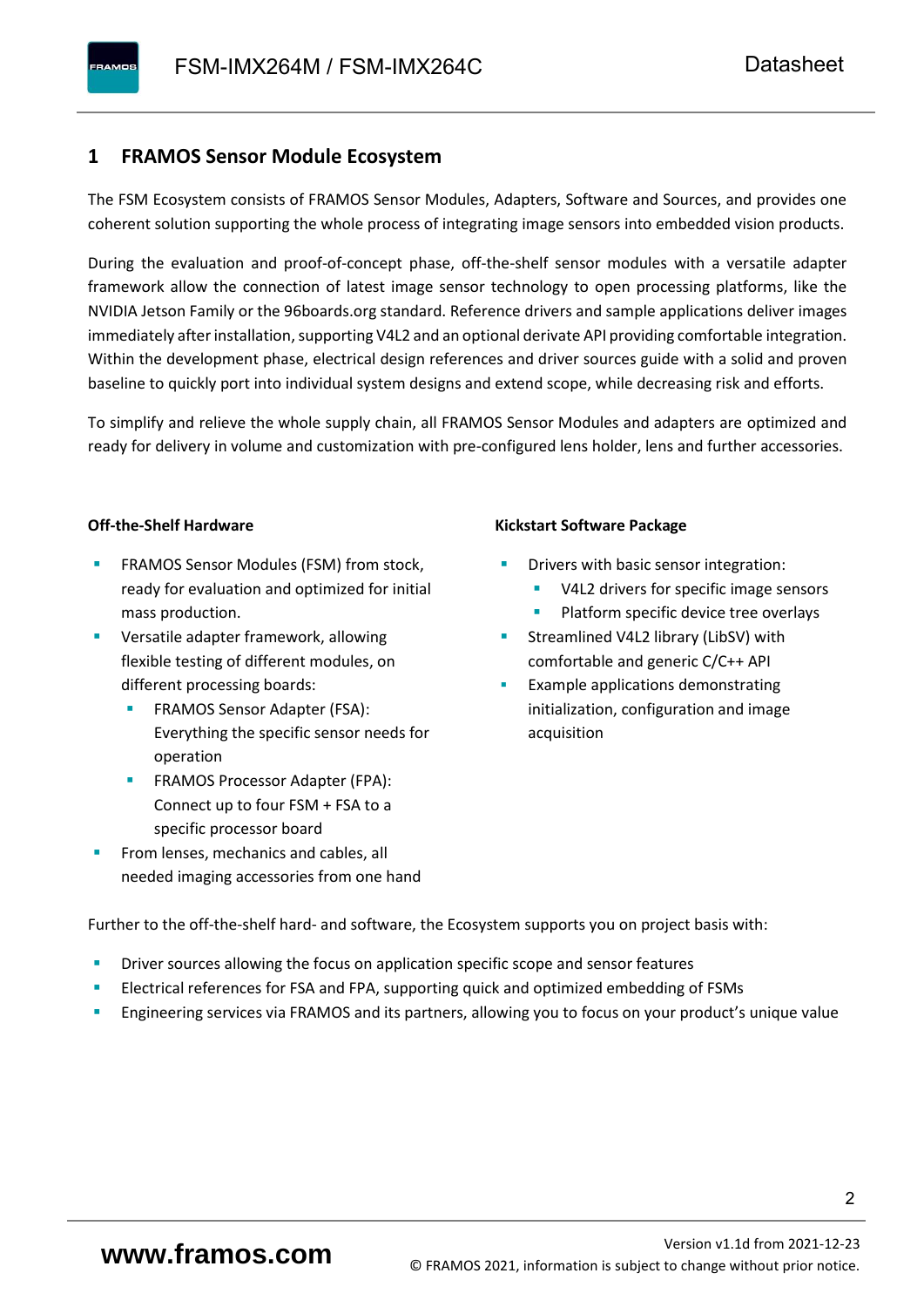#### <span id="page-4-0"></span>**1.1 Ecosystem Overview**

**PAMOS** 

The figure below shows a map of compatibility with all components inside the Ecosystem. Every element (or hardware) and connection displayed in **Green** operates with native MIPI CSI-2 (D-PHY) data.



Every component and connection displayed in **Orange** or **Blue** operates with proprietary (Sub-LVDS, SLVS) or standardized (SLVS-EC) LVDS data, that requires further attention to the physical processing of the image data by either data conversion or specific FPGA IP. Users of MIPI CSI-2 based processing systems are supported by FSM specific data conversion located on dedicated FRAMOS Sensor Adapters (FSAs).



*Figure 1: Assembly of a typical Sensor Module Development Kit*

Specification and compatibility of all individual components are listed in the appropriate chapter of the full datasheet. Access to software and drivers is only granted with the purchase of the appropriate development kit. Electrical design sources, support and services are provided on individual basis, they are not part of the development kit or component purchase.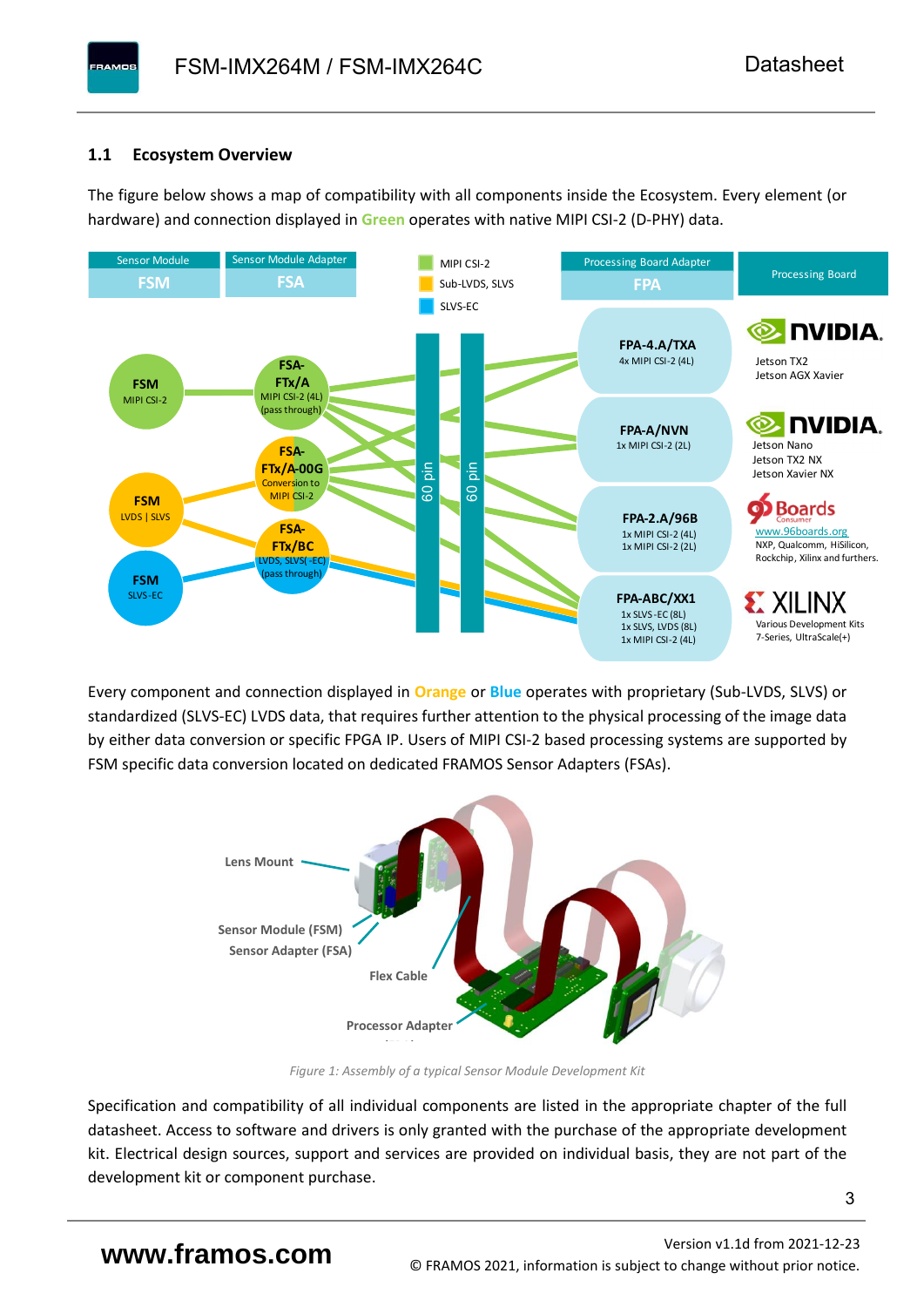#### <span id="page-5-0"></span>**1.2 Materials and Services**

Below you can find a list of materials and services as part of the FRAMOS Sensor Module Ecosystem.

#### **Hardware**

- **EXECTED FRAMOS Sensor Module Development Kits**
- **Individual Parts:** 
	- FRAMOS Sensor Modules
	- **FRAMOS Sensor Adapters**
	- **EXAMOS Processor Adapters**
	- **EXECTED** FRAMOS Module Accessories (Cables, Mounts)

**Software** (part of the Development Kit)

- Software Package for NVIDIA Jetson AGX Xavier, Nano, TX2, TX2 NX and Xavier NX
- Software Package for DragonBoard 410c (96Boards)
- **E** Xilinx FPGA reference implementation for SLVS-EC (Sony IMX421, IMX530)

#### **Design Sources** (on Project Basis)

- Software Driver Sources
- Electrical References for FSA, FPA (Schematics)

#### **Design Services**

- Off-the-shelf hardware customization including size, shape, connector and extended functionality
- Software customization and extension
	- Additional processor board support
	- Further sensor features and image (pre-)processing
- **■** Integration of additional sensors
- **•** Optimization for volume production
- Lens assembly and alignment
- System / solution development
- Production and integration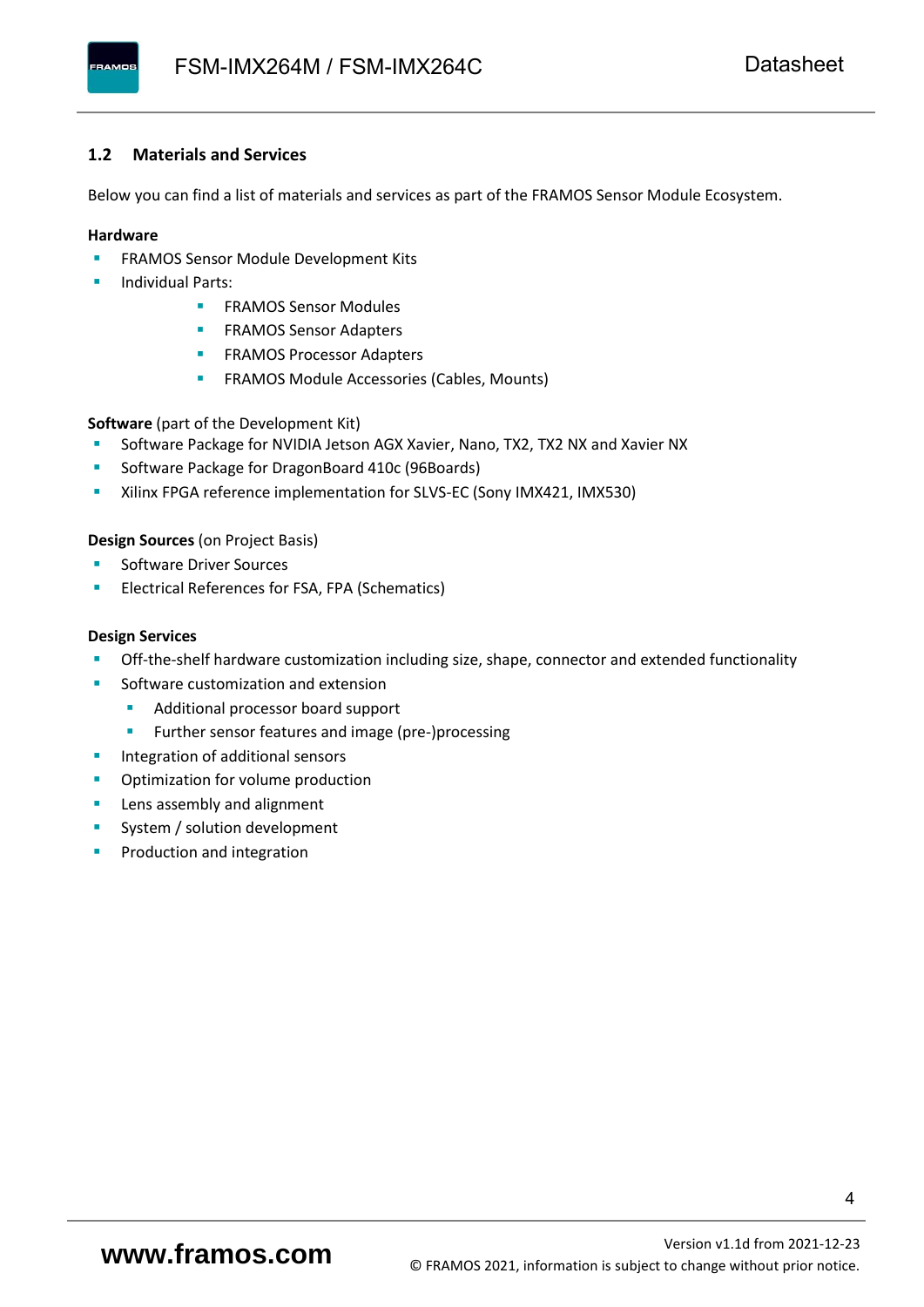#### **1.2.1 Native MIPI CSI - 2 Modules**

#### **[Global Shu](#page-0-7)tters**

<span id="page-6-0"></span>

| <b>Model Name</b>                        | FSM-IMX297                      | <b>FSM-AR0144</b>            | FSM-IMX296                      | FSM-HDP230                             | FSM-IMX565                             |
|------------------------------------------|---------------------------------|------------------------------|---------------------------------|----------------------------------------|----------------------------------------|
| <b>Shutter Type</b>                      | <b>CMOS Global Shutter</b>      | <b>CMOS Global Shutter</b>   | <b>CMOS Global Shutter</b>      | <b>CMOS Global Shutter</b>             | <b>CMOS Global Shutter</b>             |
| <b>Technology</b>                        | Pregius (Gen2)(Bin)             |                              | Pregius (Gen2)                  |                                        | Pregius S (Gen4)                       |
| <b>Resolution [MP]</b>                   | 0.4                             | $\mathbf{1}$                 | 1.6                             | 2.3                                    | 12.3                                   |
| <b>Resolution [HxV]</b>                  | 728 x 544                       | 1280 x 800                   | 1456 x 1088                     | 1944 x 1204                            | 4128 x 3008                            |
| Max. Framerate [FPS]                     | 120.9 FPS (1-Lane)              | 60.3 FPS (2-Lane)            | 60.4 FPS (1-Lane)               | 59.9 FPS (4-Lane)<br>59.9 FPS (2-Lane) | 42.6 FPS (4-Lane)<br>22.3 FPS (2-Lane) |
| Mono / Color                             | Mono                            | Color / Mono                 | Mono                            | Color / Mono                           | Color / Mono                           |
| <b>Sensor Manufacturer</b>               | Sony                            | <b>ON Semiconductor</b>      | Sony                            | Pyxalis                                | Sony                                   |
| <b>Sensor Name</b>                       | <b>IMX297LLR /</b><br>IMX297LQR | AR0144CSSM /<br>AR0144CSSC   | <b>IMX296LLR /</b><br>IMX296LQR | HDPYX 230-G Mono<br>/ HDPYX 230-G RGB  | <b>IMX565AAMJ-C/</b><br>IMX565AAQJ-C   |
| <b>Application / Grade</b>               | Sensing                         | Industrial                   | Sensing                         | Automotive                             | Industrial                             |
| <b>Optical Format [inch]</b>             | 1/2.9                           | 1/4                          | 1/2.9                           | 1/2.5                                  | 1/1.1                                  |
| Pixel Size [µm]                          | $6.9 \times 6.9$                | 3x3                          | $3.45 \times 3.45$              | $3.2 \times 3.2$                       | $2.74 \times 2.74$                     |
| Pixel Bitdepth [bit]                     | 10 bit                          | $10/12$ bit                  | 10 bit                          | 8/10/12/14/16<br>bit                   | 8/10/12 bit                            |
| Data Interface [Type]                    | MIPI CSI-2                      | MIPI CSI-2                   | MIPI CSI-2                      | MIPI CSI-2                             | MIPI CSI-2                             |
| Data Interface [# Lanes]                 | $\mathbf{1}$                    | 1/2                          | $\mathbf{1}$                    | 2/4                                    | 2/4                                    |
| <b>Communication Interface</b>           | $I2C$ (4-wire serial)           | $I^2C$                       | $I2C$ (4-wire serial)           | $l^2C$                                 | $I^2C$                                 |
| <b>Drive Frequency [MHz]</b>             | 37.125 / 74.25 / 54             | 6 to 48                      | 37.125 / 74.25 / 54             | 6 to 27                                | 37.125 / 54 / 74.25<br><b>MHz</b>      |
| <b>Input Voltages</b>                    | 1.2V, 1.8V, 3.3V                | 1.2V, 1.8V, 2.8V             | 1.2V, 1.8V, 3.3V                | 1.2V, 1.8V, 2.8V                       | 1.1V, 1.8V, 2.9V, 3.3V                 |
| <b>Supported Lens Mounts</b>             | M12 or<br>C/CS-Mount options    | M12 or<br>C/CS-Mount options | M12 or<br>C/CS-Mount options    | M12 or<br>C/CS-Mount options           | C/CS-Mount option                      |
| <b>Board Dimensions [mm<sup>2</sup>]</b> | 26.5 mm x 26.5 mm               | 26.5 mm x 26.5 mm            | 26.5 mm x 26.5 mm               | 26.5 mm x 26.5 mm                      | 26.5 mm x 26.5 mm                      |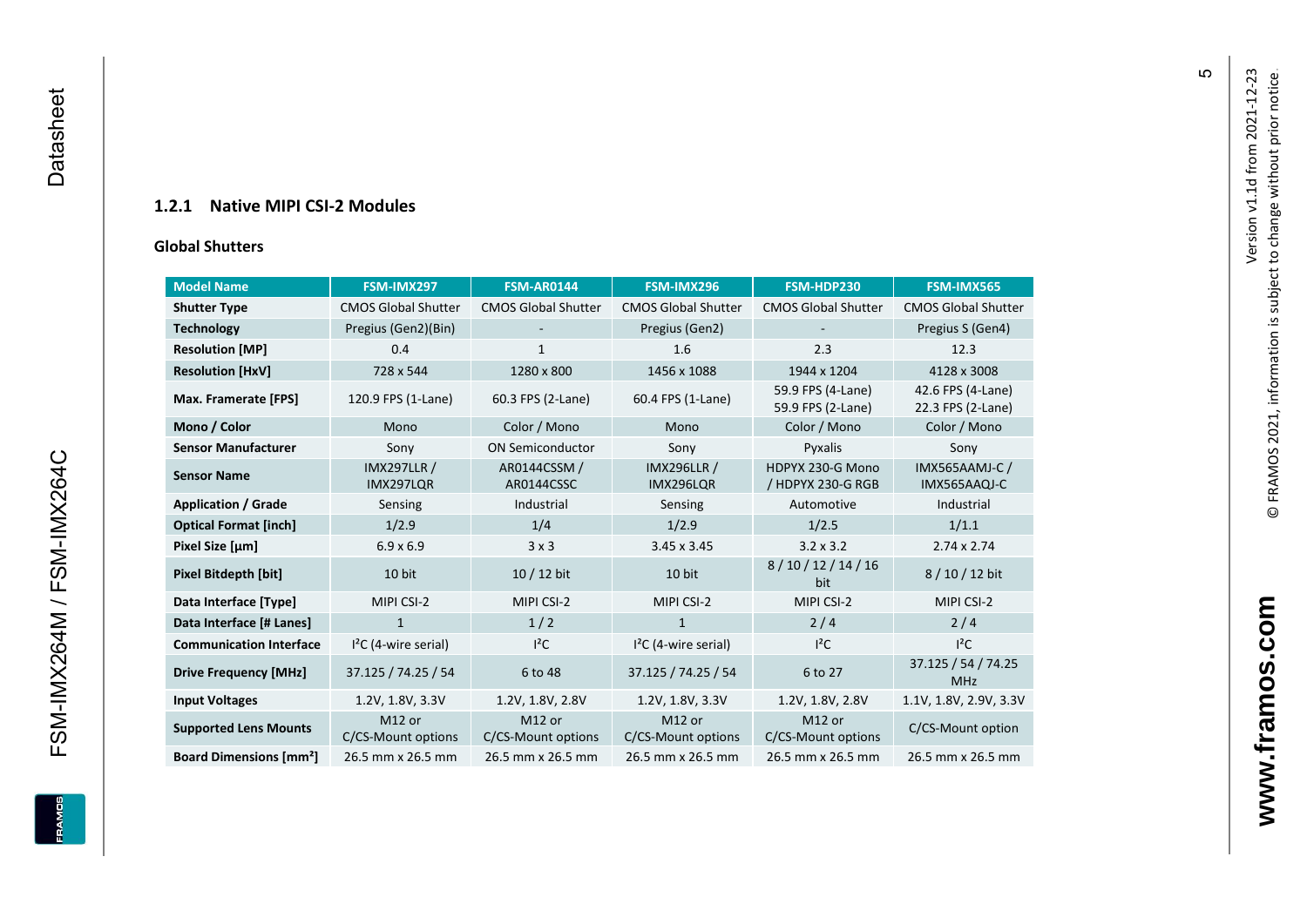#### **Rolling Shutters (Part 1/ 3 ) – up to 5 MP**

| <b>Model Name</b>                        | FSM-IMX327                         | FSM-IMX290                          | FSM-IMX462                           | FSM-IMX464                         | FSM-IMX335                         | <b>FSM-AR0521</b>                  |
|------------------------------------------|------------------------------------|-------------------------------------|--------------------------------------|------------------------------------|------------------------------------|------------------------------------|
| <b>Shutter Type</b>                      | <b>CMOS Rolling</b><br>Shutter     | <b>CMOS Rolling</b><br>Shutter      | <b>CMOS Rolling</b><br>Shutter       | <b>CMOS Rolling</b><br>Shutter     | <b>CMOS Rolling</b><br>Shutter     | <b>CMOS Rolling</b><br>Shutter     |
| <b>Technology</b>                        | Starvis + NIR                      | Starvis + NIR                       | <b>Starvis</b>                       | Starvis + NIR                      | <b>Starvis</b>                     |                                    |
| <b>Resolution [MP]</b>                   | 2.1                                | 2.1                                 | 2.1                                  | 4.2                                | 5                                  | 5                                  |
| <b>Resolution [HxV]</b>                  | 1920 x 1080                        | 1920 x 1080                         | 1920 x 1080                          | 2712 x 1538                        | 2616 x 1964                        | 2592 x 1944                        |
| Max. Framerate [FPS]                     | 60 FPS (4-Lane)<br>60 FPS (2-Lane) | 120 FPS (4-Lane)<br>60 FPS (2-Lane) | 120 FPS (4-Lane)<br>60 FPS (2-Lane)  | 90 FPS (4-Lane)<br>30 FPS (2-Lane) | 60 FPS (4-Lane)<br>30 FPS (2-Lane) | 69 FPS (4-Lane)<br>34 FPS (2-Lane) |
| Mono / Color                             | Color                              | Color                               | Mono                                 | Color / Mono                       | Color / Mono                       | Color / Mono                       |
| <b>Sensor Manufacturer</b>               | Sony                               | Sony                                | Sony                                 | Sony                               | Sony                               | <b>ON Semiconductor</b>            |
| <b>Sensor Name</b>                       | <b>IMX327LOR1</b>                  | IMX462LQR-C                         | <b>IMX290LLR /</b><br>IMX290LQR      | IMX464LQR-C                        | <b>IMX335LLN /</b><br>IMX335LQN    | AR0521SR2M /<br>AR0521SR2C         |
| <b>Application / Grade</b>               | Security                           | Security                            | Security<br>Security                 |                                    | Security                           |                                    |
| <b>Optical Format [inch]</b>             | 1/2.8                              | 1/2.8                               | 1/2.8<br>1/1.8                       |                                    | 1/2.8                              | 1/2.5                              |
| Pixel Size [µm]                          | $2.9 \times 2.9$                   | $2.9 \times 2.9$                    | $2.9 \times 2.9$<br>$2.9 \times 2.9$ |                                    | $2 \times 2$                       | $2.2 \times 2.2$                   |
| <b>Pixel Bitdepth [bit]</b>              | 10 / 12 bit                        | 10 / 12 bit                         | 10 / 12 bit                          | 10 / 12 bit                        | 10 / 12 bit                        | 8/10/12 bit                        |
| Data Interface [Type]                    | MIPI CSI-2                         | MIPI CSI-2                          | MIPI CSI-2                           | MIPI CSI-2                         | MIPI CSI-2                         | MIPI CSI-2                         |
| Data Interface [# Lanes]                 | 2/4                                | 2/4                                 | 2/4                                  | 2/4                                | 2/4                                | 2/4                                |
| <b>Communication Interface</b>           | $I2C$ (4-wire serial)              | $l^2C$                              | $12C$ (4-wire serial)                | $I^2C$                             | $I^2C$                             | $l^2C$                             |
| <b>Drive Frequency [MHz]</b>             | 37.125 / 74.25                     | 37.125 / 74.25                      | 37.125 / 74.25                       | 6 to 27 / 37.125 /<br>74.25        | $6 - 27 / 37.125 /$<br>74.25       | 10 to 48                           |
| <b>Input Voltages</b>                    | 1.2V, 1.8V, 2.9V                   | 1.2V, 1.8V, 2.9V                    | 1.2V, 1.8V, 2.9V                     | 1.2V, 1.8V, 2.9V                   | 1.2V, 1.8V, 2.9V                   | 1.2V, 1.8V, 2.7V                   |
| <b>Supported Lens Mounts</b>             | M12 or C/CS-Mount<br>options       | M12 or C/CS-Mount<br>options        | M12 or C/CS-Mount<br>options         | M12 or C/CS-Mount<br>options       | M12 or C/CS-Mount<br>options       | M12 or C/CS-Mount<br>options       |
| <b>Board Dimensions [mm<sup>2</sup>]</b> | $26.5 \times 26.5$                 | 26.5 x 26.5                         | 26.5 x 26.5                          | $26.5 \times 26.5$                 | 26.5 x 26.5                        | 26.5 x 26.5                        |

FSM-IMX264M / FSM-IMX264C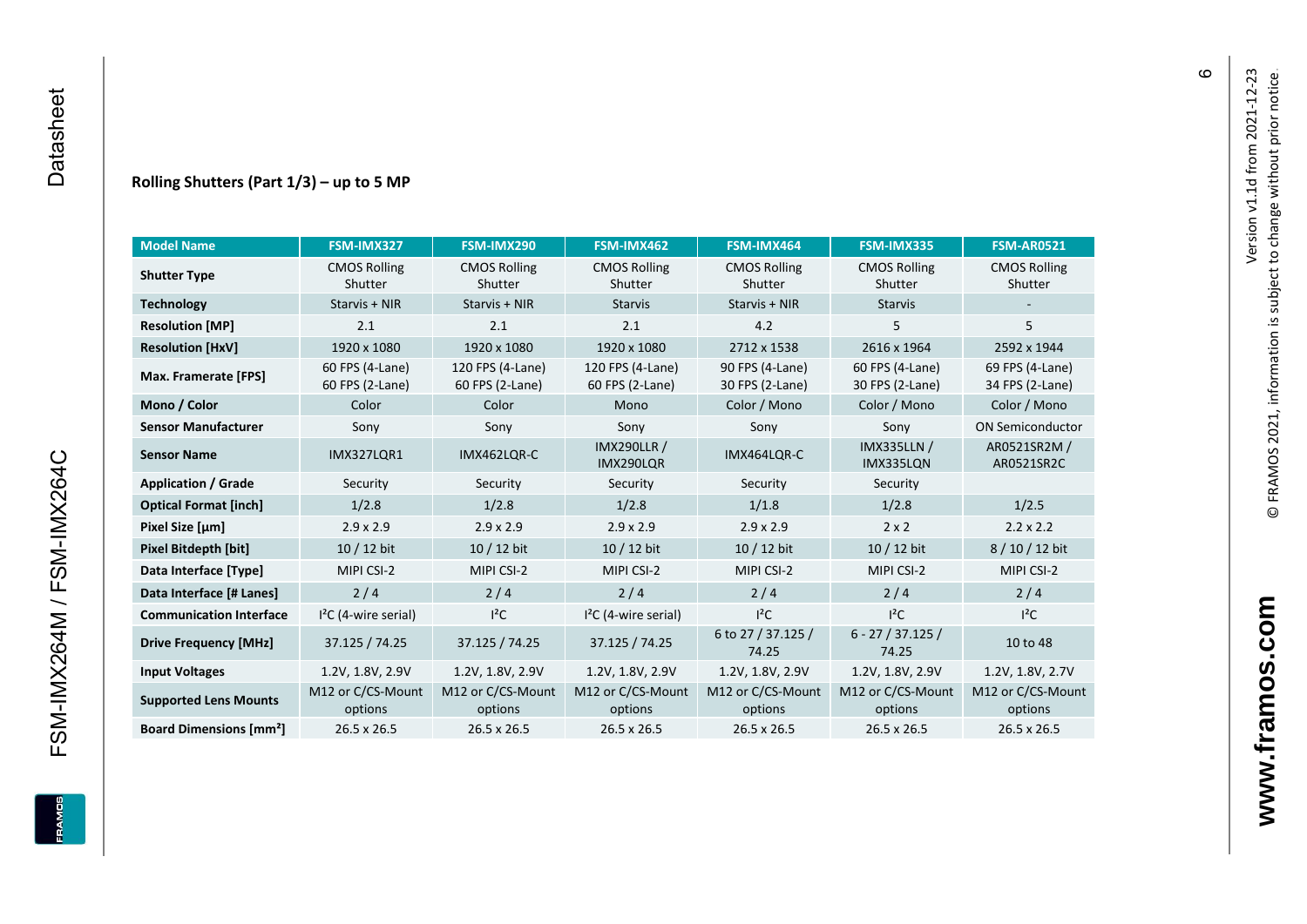#### **Rolling Shutters (Part 2/ 3 ) – 8 MP**

| <b>Model Name</b>                                     | FSM-IMX334                    | FSM-IMX485                         | <b>FSM-IMX585</b>                    | FSM-IMX678                         | <b>FSM-IMX415</b>                  | <b>FSM-IMX715</b>                  |
|-------------------------------------------------------|-------------------------------|------------------------------------|--------------------------------------|------------------------------------|------------------------------------|------------------------------------|
| <b>CMOS Rolling</b><br><b>Shutter Type</b><br>Shutter |                               | <b>CMOS Rolling</b><br>Shutter     | <b>CMOS Rolling</b><br>Shutter       | <b>CMOS Rolling</b><br>Shutter     | <b>CMOS Rolling</b><br>Shutter     | <b>CMOS Rolling</b><br>Shutter     |
| <b>Technology</b>                                     | <b>Starvis</b>                | Starvis + NIR                      | Starvis2                             | Starvis2                           | Starvis + NIR                      | Starvis + NIR                      |
| <b>Resolution [MP]</b>                                | 8.3                           | 8.3                                | 8.3                                  | 8.3                                | 8.4                                | 8.4                                |
| <b>Resolution [HxV]</b>                               | 3864 x 2180                   | 3864 x 2180                        | 3856 x 2180                          | 3856 x 2180                        | 3864 x 2192                        | 3864 x 2192                        |
| Max. Framerate [FPS]                                  | 60 FPS (4-Lane)               | 72 FPS (4-Lane)<br>38 FPS (2-Lane) | 90.1 FPS (4-Lane)<br>30 FPS (2-Lane) | 72 FPS (4-Lane)<br>30 FPS (2-Lane) | 90 FPS (4-Lane)<br>44 FPS (2-Lane) | 90 FPS (4-Lane)<br>44 FPS (2-Lane) |
| Mono / Color                                          | Color / Mono                  | Color                              | Color                                | Color / Mono                       | Color                              | Color                              |
| <b>Sensor Manufacturer</b>                            | Sony                          | Sony                               | Sony                                 | Sony                               | Sony                               | Sony                               |
| <b>IMX334LLR /</b><br><b>Sensor Name</b><br>IMX334LQR |                               | IMX485LQJ                          | IMX585AAQJ1-C                        | IMX678AAQR1                        | IMX415-AAQR                        | IMX715AAQR1                        |
| <b>Application / Grade</b>                            | Security                      | Security                           | Security                             | Security                           | Security                           | Security                           |
| <b>Optical Format [inch]</b>                          | 1/1.8                         | 1/1.2                              | 1/1.2<br>1/1.8                       |                                    | 1/2.8                              | 1/2.8                              |
| Pixel Size [µm]                                       | $2 \times 2$                  | $2.9 \times 2.9$                   | $2.9 \times 2.9$                     | $2 \times 2$                       | $1.45 \times 1.45$                 | $1.45 \times 1.45$                 |
| <b>Pixel Bitdepth [bit]</b>                           | 10 / 12 bit                   | 10 / 12 bit                        | 10 / 12 bit                          | 10 / 12 bit                        | 10 / 12 bit                        | $10/12$ bit                        |
| Data Interface [Type]                                 | MIPI CSI-2                    | MIPI CSI-2                         | MIPI CSI-2                           | MIPI CSI-2                         | MIPI CSI-2                         | MIPI CSI-2                         |
| Data Interface [# Lanes]                              | $\overline{4}$                | 2/4                                | 2/4                                  | 2/4                                | 2/4                                | 2/4                                |
| <b>Communication Interface</b>                        | $I^2C$                        | $I^2C$                             | $I^2C$                               | $I^2C$                             | $I^2C$                             | $I^2C$                             |
| <b>Drive Frequency [MHz]</b>                          | $6 - 27 / 37.125 /$<br>74.25  | 6 to 27 / 37.125 /<br>74.25        | 6 to 27 / 37.125 /<br>72/74.25       | $6 - 27 / 37.125 /$<br>74.25       | 24 / 27 / 37.125 /<br>72 / 74.25   | 24 / 27 / 37.125 /<br>72/74.25     |
| <b>Input Voltages</b>                                 | 1.2V, 1.8V, 2.9V              | 1.2V, 1.8V, 2.9V                   | 1.1V, 1.8V, 3.3V                     | 1.1V, 1.8V, 3.3V                   | 1.1V, 1.8V, 2.9V                   | 1.1V, 1.8V, 2.9V                   |
| <b>Supported Lens Mounts</b>                          | M12 or C/CS-<br>Mount options | C/CS-Mount option                  | C/CS-Mount option                    | M12 or C/CS-<br>Mount options      | M12 or C/CS-<br>Mount options      | M12 or C/CS-<br>Mount options      |
| <b>Board Dimensions [mm<sup>2</sup>]</b>              | $26.5 \times 26.5$            | $26.5 \times 26.5$                 | 26.5 x 26.5                          | $26.5 \times 26.5$                 | 26.5 x 26.5                        | $26.5 \times 26.5$                 |

 $\overline{r}$ 

FSM-IMX264M / FSM-IMX264C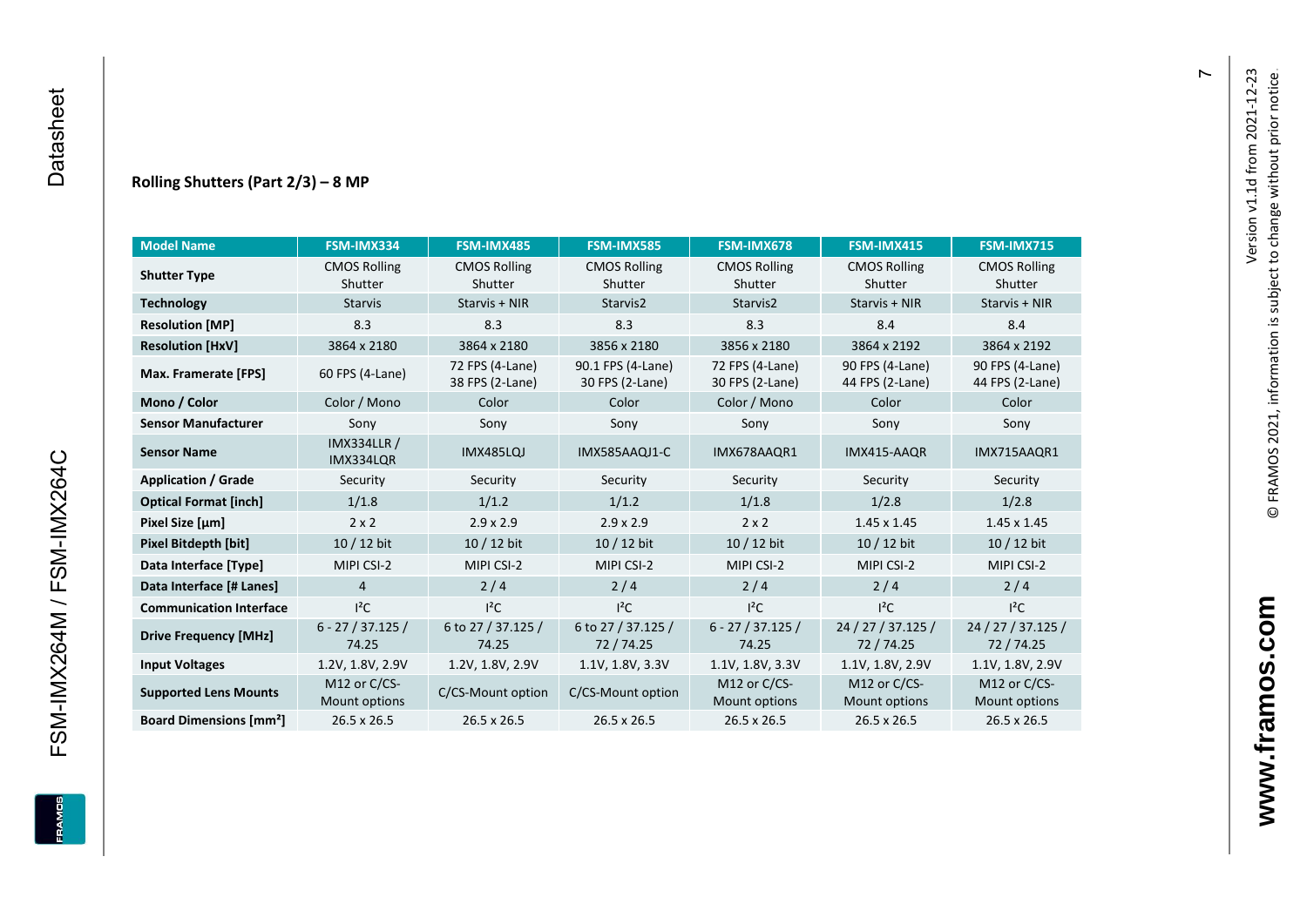| <b>Model Name</b>                        | FSM-IMX412                           | FSM-IMX577                               | FSM-IMX477                               | <b>FSM-AR1335</b>            | FSM-IMX283                  |
|------------------------------------------|--------------------------------------|------------------------------------------|------------------------------------------|------------------------------|-----------------------------|
| <b>Shutter Type</b>                      | <b>CMOS Rolling Shutter</b>          | <b>CMOS Rolling Shutter</b>              | <b>CMOS Rolling Shutter</b>              | <b>CMOS Rolling Shutter</b>  | <b>CMOS Rolling Shutter</b> |
| <b>Technology</b>                        | <b>Starvis</b>                       | <b>Starvis</b>                           | <b>Starvis</b>                           |                              | <b>Starvis</b>              |
| <b>Resolution [MP]</b>                   | 12.3                                 | 12.3                                     | 12.3                                     | 13.1                         | 20.2                        |
| <b>Resolution [HxV]</b>                  | 4056 x 3040                          | 4056 x 3040                              | 4056 x 3040                              | 4208 x 3120                  | 5496 x 3694                 |
| Max. Framerate [FPS]                     | 59.9 FPS (4-Lane)<br>30 FPS (2-Lane) | 59.9 FPS (4-Lane)<br>30 FPS (2-Lane)     | 59.9 FPS (4-Lane)<br>30 FPS (2-Lane)     |                              | 24.7 FPS (4-Lane)           |
| Mono / Color                             | Color                                | Color                                    | Color                                    | Color                        | Color                       |
| <b>Sensor Manufacturer</b>               | Sony                                 | Sony                                     | Sony                                     | <b>ON Semiconductor</b>      | Sony                        |
| <b>Sensor Name</b>                       | IMX412-AACK                          | IMX477-AAPK                              | IMX577-AACK                              | AR1335CSSM /<br>AR1335CSSC   | <b>IMX283CQJ</b>            |
| <b>Application / Grade</b>               | Security                             | Security                                 | Security                                 | Industrial                   | Audio/Video                 |
| <b>Optical Format [inch]</b>             | 1/2.3                                | 1/2.3                                    | 1/2.3                                    | 1/3.2                        | 1                           |
| Pixel Size [µm]                          | $1.55 \times 1.55$                   | $1.55 \times 1.55$                       | $1.55 \times 1.55$                       | $1.1 \times 1.1$             | $2.4 \times 2.4$            |
| Pixel Bitdepth [bit]                     | $10/12$ bit                          | 8/10/12 bit                              | 8/10/12 bit                              | 8 / 10 bit                   | $10/12$ bit                 |
| Data Interface [Type]                    | MIPI CSI-2                           | MIPI CSI-2                               | MIPI CSI-2                               | MIPI CSI-2                   | MIPI CSI-2                  |
| Data Interface [# Lanes]                 | 2/4                                  | 2/4                                      | 2/4                                      | 2/4                          | $\overline{4}$              |
| <b>Communication Interface</b>           | $I2C$ (CCI)                          | $I2C$ (CCI)                              | $I2C$ (CCI)                              | $l^2C$                       | $I^2C$                      |
| <b>Drive Frequency [MHz]</b>             | 6/12/18/27                           | 6 to 27                                  | 6 to 27                                  | 6 to 48                      | 6 to 27                     |
| <b>Input Voltages</b>                    | 1.05V, 1.8V, 2.75V                   | 1.05V, 1.8V, 2.8V                        | 1.05V, 1.8V, 2.8V                        | 1.2V, 1.8V, 2.7V             | 1.2V, 1.8V, 2.9V            |
| <b>Supported Lens Mounts</b>             | M12 or<br>C/CS-Mount options         | M <sub>12</sub> or<br>C/CS-Mount options | M <sub>12</sub> or<br>C/CS-Mount options | M12 or<br>C/CS-Mount options | C/CS-Mount option           |
| <b>Board Dimensions [mm<sup>2</sup>]</b> | $26.5 \times 26.5$                   | $26.5 \times 26.5$                       | $26.5 \times 26.5$                       | 26.5 x 26.5                  | 26.5 x 26.5                 |

 $\infty$ 

FSM-IMX264M / FSM-IMX264C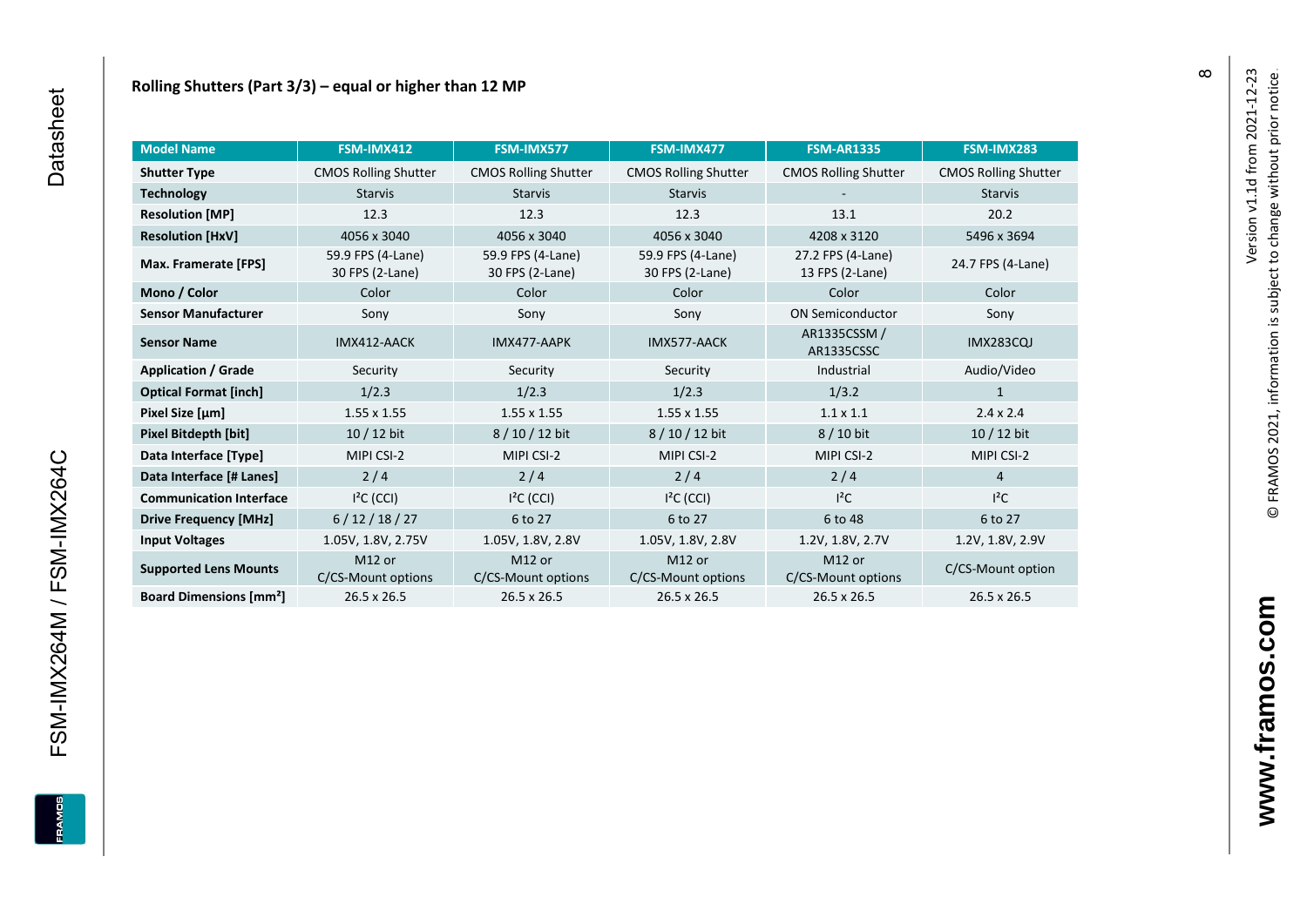Datasheet

<span id="page-10-0"></span>FSM-IMX264M / FSM-IMX264C

**ERAMOS** 

#### **[1.2.2](#page-0-7) Sub -LVDS, SLVS and SLVS -EC Modules**

| <b>Model Name</b>                        | FSM-IMX264                 | FSM-IMX304                 | FSM-IMX530                                            |
|------------------------------------------|----------------------------|----------------------------|-------------------------------------------------------|
| <b>Shutter Type</b>                      | <b>CMOS Global Shutter</b> | <b>CMOS Global Shutter</b> | <b>CMOS Global Shutter</b>                            |
| <b>Technology</b>                        | Pregius (Gen2)             | Pregius (Gen2)             | Pregius S (Gen4)                                      |
| <b>Resolution [MP]</b>                   | 5.1                        | 12.4                       | 24.5                                                  |
| <b>Resolution [HxV]</b>                  | 2464 x 2056                | 4112 x 3008                | 5328 x 4608                                           |
| Max. Framerate [FPS]                     | CSI-2: 35.7 FPS (4-Lane)   | CSI-2: 23.4 FPS (4-Lane)   | SLVS-EC: 106.9 FPS (8-Lane)<br>CSI-2: 30 FPS (4-Lane) |
| Mono / Color                             | Color / Mono               | Color / Mono               | Color / Mono                                          |
| <b>Sensor Manufacturer</b>               | Sony                       | Sony                       | Sony                                                  |
| <b>Sensor Name</b>                       | IMX264LLR / IMX264LQR      | IMX304LLR / IMX304LQR      | IMX530-AAMJ / IMX530-AAQJ                             |
| <b>Application / Grade</b>               | Industrial                 | Industrial                 | Industrial                                            |
| <b>Optical Format [inch]</b>             | 2/3                        | 1.1                        | 1.2                                                   |
| Pixel Size [µm]                          | $3.45 \times 3.45$         | $3.45 \times 3.45$         | $2.74 \times 2.74$                                    |
| Pixel Bitdepth [bit]                     | 12 bit                     | 12 bit                     | $8/10/12$ bit                                         |
| Data Interface [Type]                    | SubLVDS                    | SubLVDS                    | SLVS, SLVS-EC                                         |
| Data Interface [# Lanes]                 | 4                          | 4/8                        | 1/2/4/8                                               |
| <b>Communication Interface</b>           | $I2C$ (4-wire serial)      | $I2C$ (4-wire serial)      | $I2C$ (4-wire serial)                                 |
| <b>Drive Frequency [MHz]</b>             | 37.125 / 54 / 74.25        | 37.125 / 54 / 74.25        | 37.125 / 54 / 74.25                                   |
| <b>Input Voltages</b>                    | 1.2V, 1.8V, 3.3V           | 1.2V, 1.8V, 3.3V           | 1.1V, 1.8V, 2.9V, 3.3V                                |
| <b>Supported Lens Mounts</b>             | C/CS-Mount option          | C/CS-Mount option          | C/CS-Mount option                                     |
| <b>Board Dimensions [mm<sup>2</sup>]</b> | 28 x 28                    | 28 x 28                    | 28 x 28                                               |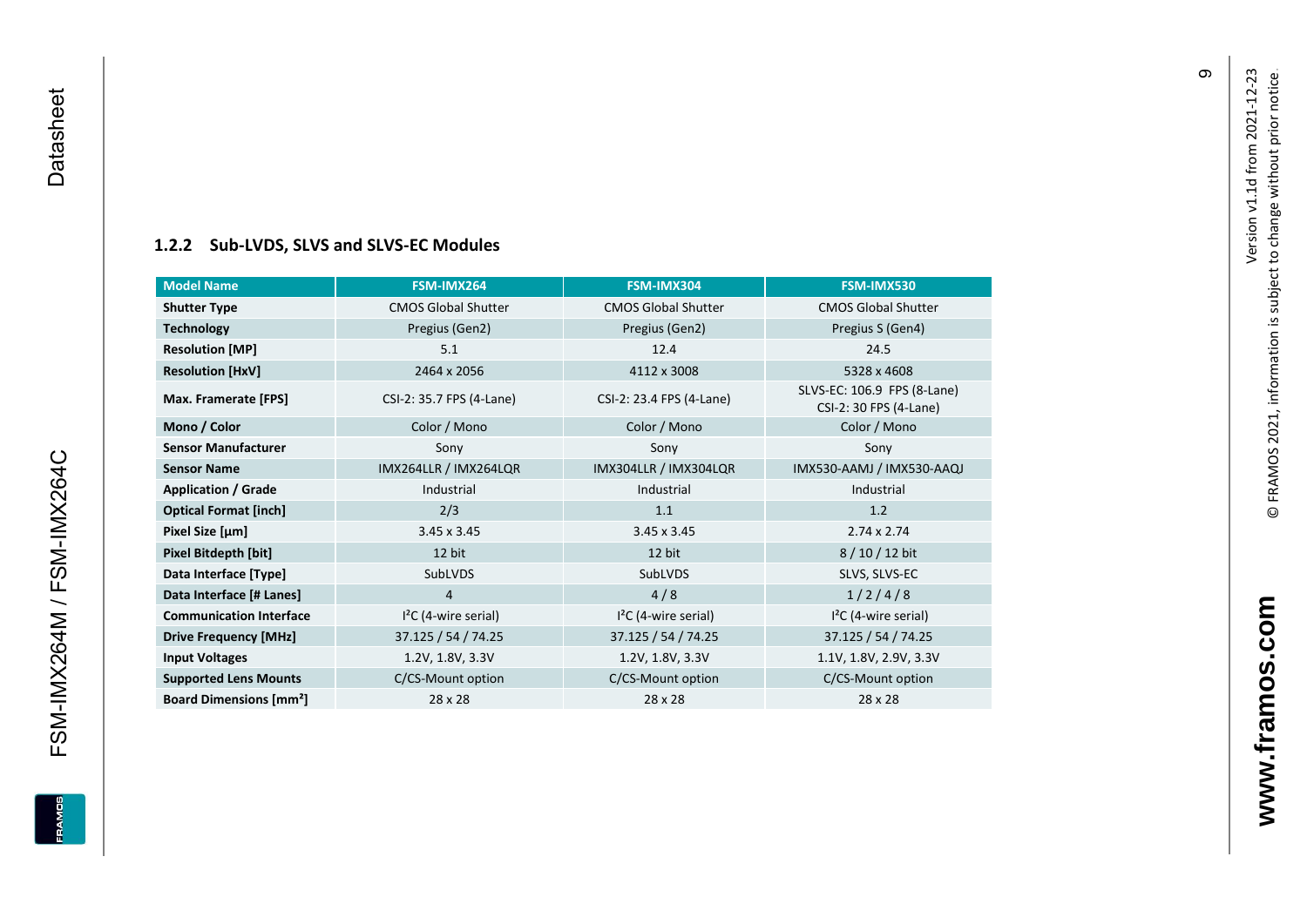### <span id="page-11-0"></span>**2 Software Package and Drivers**

As FRAMOS we know that the getting started with a new technology is the biggest challenge. The idea behind the Software Package is to enable embedded software engineers to get quickly to a streaming system and provide at the same time all tools that are needed to extend and adapt it according the individual needs of the application.

#### **What the software package and driver are:**

- A reference for a custom sensor implementation
- Demonstrating how to use the required interfaces
- Demonstrating how to communicate with the image sensor
- Demonstrating how to generaly initialize and configure the image sensor
- Provide initial image streaming output to the user space
- Demonstrating how to run basic image processing on pixel data

#### **Supported Processor Platforms**

The table below shows which platforms are supported by the standard driver package, and how many FSMs can at maximum be operated in parallel.

| <b>Sensor Module</b> | <b>NVIDIA</b><br><b>Jetson TX2</b> | <b>NVIDIA</b><br><b>AGX Xavier</b> | <b>NVIDIA</b><br><b>Jetson Nano,</b><br><b>TX2 NX, Xavier</b><br><b>NX</b> | <b>DragonBoard</b><br>410c | 96Boards<br><b>Consumer</b><br><b>Edition</b> | <b>Xilinx</b><br><b>Development</b><br><b>Boards</b> |
|----------------------|------------------------------------|------------------------------------|----------------------------------------------------------------------------|----------------------------|-----------------------------------------------|------------------------------------------------------|
| <b>FSM-AR0144</b>    | $\overline{4}$                     |                                    | $\overline{2}$                                                             |                            |                                               |                                                      |
| <b>FSM-AR0521</b>    | $\overline{4}$                     |                                    | $\overline{2}$                                                             | $\overline{2}$             |                                               |                                                      |
| <b>FSM-AR1335</b>    | 4                                  |                                    | $\overline{2}$                                                             |                            |                                               |                                                      |
| FSM-HDP230           | $\overline{4}$                     | $\overline{4}$                     | $\overline{2}$                                                             |                            |                                               |                                                      |
| FSM-IMX264           | $\overline{2}$                     | 4                                  | $\overline{\phantom{a}}$                                                   |                            |                                               |                                                      |
| FSM-IMX283           | $\overline{2}$                     | $\overline{4}$                     | $\overline{\phantom{a}}$                                                   |                            |                                               |                                                      |
| FSM-IMX290           | 4                                  |                                    | $\overline{2}$                                                             | $\overline{2}$             |                                               |                                                      |
| FSM-IMX296           | 4                                  |                                    | $\overline{2}$                                                             | $\overline{2}$             |                                               |                                                      |
| FSM-IMX297           | 4                                  |                                    | $\overline{2}$                                                             |                            |                                               |                                                      |
| FSM-IMX304           | $\overline{2}$                     | $\overline{4}$                     | $\overline{\phantom{a}}$                                                   |                            |                                               |                                                      |
| FSM-IMX327           | 4                                  |                                    | $\overline{2}$                                                             | $\overline{2}$             |                                               |                                                      |
| FSM-IMX334           | $\overline{2}$                     | $\overline{4}$                     | $\overline{\phantom{a}}$                                                   |                            |                                               | HW only, driver development                          |
| FSM-IMX335           | 4                                  |                                    | $\overline{2}$                                                             |                            | on project basis.                             |                                                      |
| FSM-IMX412           | $\overline{4}$                     |                                    | $\overline{2}$                                                             | $\overline{2}$             |                                               |                                                      |
| FSM-IMX415           | 4                                  |                                    | $\overline{2}$                                                             |                            |                                               |                                                      |
| FSM-IMX462           | $\overline{4}$                     |                                    | $\overline{2}$                                                             |                            |                                               |                                                      |
| FSM-IMX464           | $\overline{4}$                     |                                    | $\overline{2}$                                                             |                            |                                               |                                                      |
| FSM-IMX477           | $\overline{4}$                     |                                    | $\overline{2}$                                                             |                            |                                               |                                                      |
| FSM-IMX485           | $\overline{4}$                     |                                    | $\overline{2}$                                                             |                            |                                               |                                                      |
| FSM-IMX565           | 4                                  |                                    | $\overline{2}$                                                             |                            |                                               |                                                      |
| FSM-IMX577           | $\overline{4}$                     |                                    | $\overline{2}$                                                             |                            |                                               |                                                      |
| FSM-IMX585           | $\overline{4}$                     |                                    | $\overline{2}$                                                             |                            |                                               |                                                      |
| FSM-IMX678           | 4                                  |                                    | $\overline{2}$                                                             |                            |                                               |                                                      |
| FSM-IMX715           | $\overline{4}$                     |                                    | $\overline{2}$                                                             |                            |                                               |                                                      |
| FSM-IMX530           | $\overline{2}$                     | 4                                  |                                                                            |                            |                                               | $\mathbf{1}^1$                                       |

*Table 1: Ecosystem Software Package - Supported number of FSMs per processing board*

<sup>1</sup> SLVS-EC based FPGA reference implementation as part of the SLVS-EC RX IP Core offering.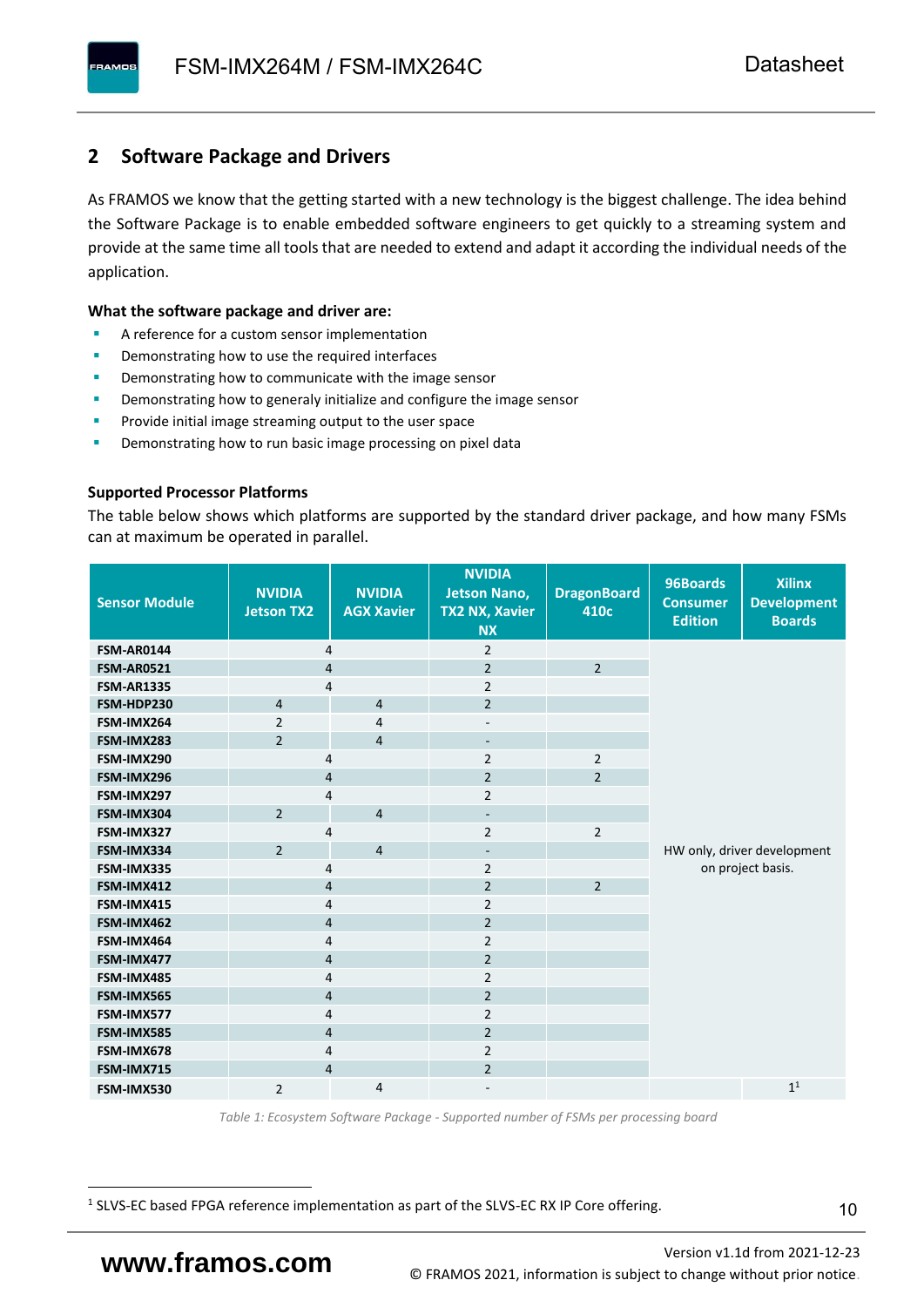#### <span id="page-12-0"></span>**2.1 Reference Software: NVIDIA Jetson Family**

The software package provided with the Development Kits of the FRAMOS Sensor Module Ecosystem provided for NVIDIA Jetson platforms provides a reference implementation of sensor and device drivers for MIPI CSI-2. It contains a minimum feature set demonstrating how to utilize the platform specific data interface and communication implementation, as well as the initialization of the image sensor and implementation of basic features.

#### **Package Content:**

- Platform and device drivers with Linux for Tegra Support
- V4L2 based subdevice drivers (low-level C API)
- Streamlined V4L2 library (LibSV) providing generic C/C++ API
- Display Examples:
	- OpenCV (Software)
	- LibArgus (Hardware)

#### **Supported Devices:**

- NVIDIA Jetson Nano Developer Kit (B01)
- **NVIDIA Jetson TX2 Developer Kit**
- NVIDIA Jetson TX2 NX Developer Kit
- **NVIDIA Jetson Xavier NX Developer Kit**
- **NVIDIA Jetson AGX Xavier Developer Kit**

#### <span id="page-12-1"></span>**2.1.1 Platform and Sensor Device Drivers**

The driver divides into two main parts that are configured in separate ways – the Image Modes and the General Features of the image sensor.

#### **Image Modes**

These are major attributes that have impact to the image data stream formatting. They require a static preconfiguration within the device tree (DT):

- Image / streaming resolution
- Pixel format / bit depth
- Data rate / lane configuration

Each driver provides access to  $3 - 5$  pre-built configurations, reflecting the main operation modes of the imager. Beside the full resolution, that is always available, they allow to receive image streams in common video resolutions like VGA, Full HD and UHD as they are supported or make sense by the imagers, and utilize sensor features like ROI and binning.

They act as an example for implementation and usage and are available as source. Due to the size limitation of the device tree, it is not possible to integrate an extensive set of options.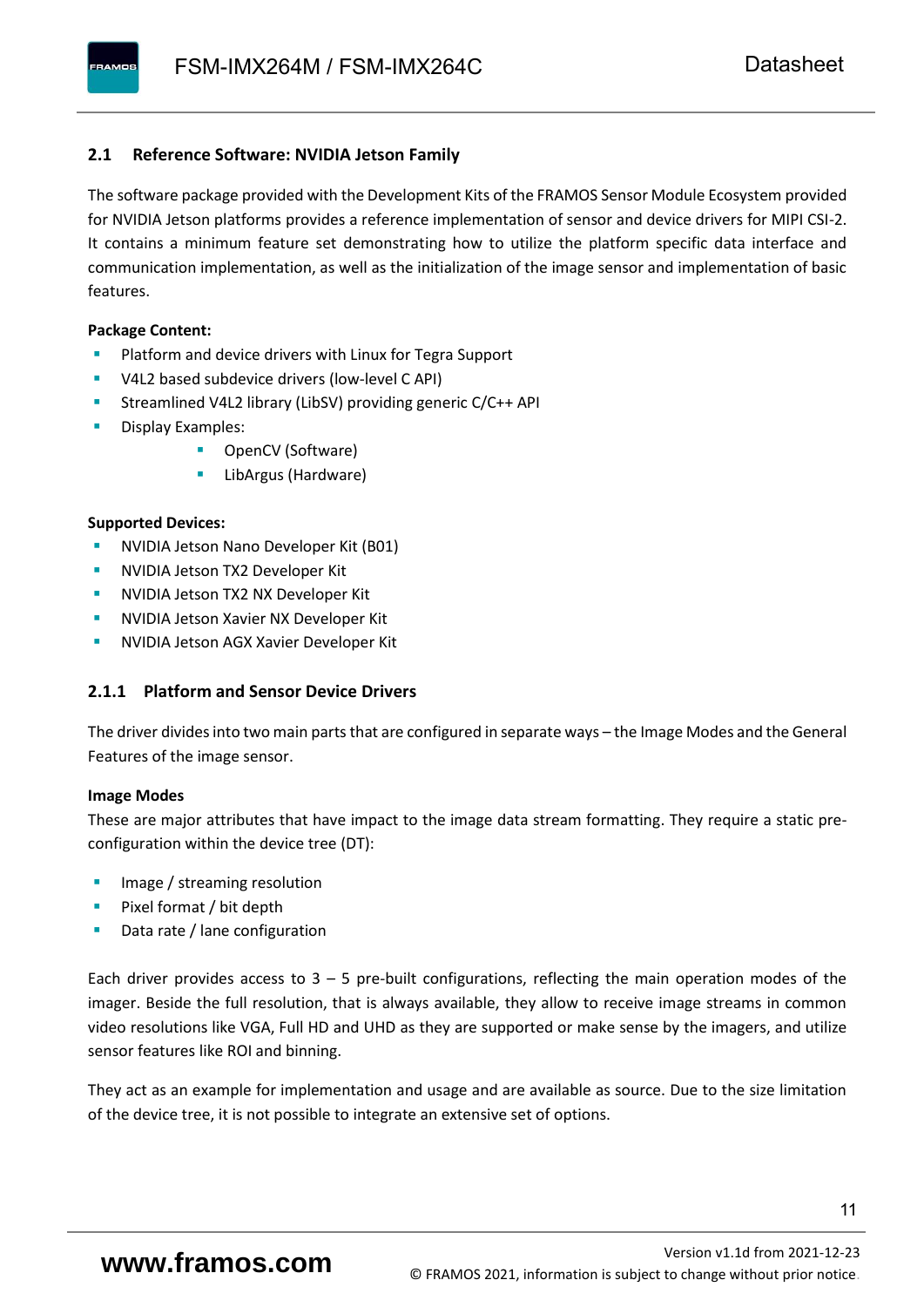#### **General Features**

These are attributes of the image sensor that do not manipulate the data stream formatting. The drivers provided with the Software Pack integrate the sensor features as shown in the table below.

| <b>Pre-Implemented</b><br><b>Features per</b><br><b>Model</b> | Gain (Analog / Digital) | <b>Frame Rate</b> | <b>Exposure Time</b> | Flip / Mirror | <b>IS Mode (Master / Slave)</b> | Sensor Mode ID | <b>Test Pattern Output</b> | <b>Black Level</b> | <b>HDR Output</b> | <b>Broadcast</b> | Data Rate | <b>Synchronizing Master</b> |                           |
|---------------------------------------------------------------|-------------------------|-------------------|----------------------|---------------|---------------------------------|----------------|----------------------------|--------------------|-------------------|------------------|-----------|-----------------------------|---------------------------|
| <b>FSM-AR0144</b>                                             |                         |                   |                      |               |                                 |                |                            |                    |                   |                  |           |                             |                           |
| <b>FSM-AR0521</b>                                             |                         |                   |                      |               |                                 |                |                            |                    |                   |                  |           |                             |                           |
| <b>FSM-AR1335</b>                                             |                         |                   |                      |               |                                 |                |                            |                    |                   |                  |           |                             |                           |
| FSM-HDP230                                                    |                         |                   |                      |               |                                 |                |                            |                    |                   |                  |           |                             |                           |
| FSM-IMX264                                                    |                         |                   |                      |               |                                 |                |                            |                    |                   |                  |           |                             |                           |
| FSM-IMX283                                                    |                         |                   |                      |               |                                 |                |                            |                    |                   |                  |           |                             |                           |
| FSM-IMX290                                                    |                         |                   |                      |               |                                 |                |                            |                    |                   |                  |           |                             |                           |
| FSM-IMX296                                                    |                         |                   |                      |               |                                 |                |                            |                    |                   |                  |           |                             |                           |
| FSM-IMX297                                                    |                         |                   |                      |               |                                 |                |                            |                    |                   |                  |           |                             |                           |
| FSM-IMX304                                                    |                         |                   |                      |               |                                 |                |                            |                    |                   |                  |           |                             |                           |
| FSM-IMX327                                                    |                         |                   |                      |               |                                 |                |                            |                    |                   |                  |           |                             |                           |
| FSM-IMX334                                                    |                         |                   |                      |               |                                 |                |                            |                    |                   |                  |           |                             |                           |
| FSM-IMX335                                                    |                         |                   |                      |               |                                 |                |                            |                    |                   |                  |           |                             |                           |
| FSM-IMX412                                                    |                         |                   |                      |               |                                 |                |                            |                    |                   |                  |           |                             |                           |
| FSM-IMX415                                                    |                         |                   |                      |               |                                 |                |                            |                    |                   |                  |           |                             |                           |
| FSM-IMX462                                                    |                         |                   |                      |               |                                 |                |                            |                    |                   |                  |           |                             | V4L (libsv) and libargus  |
| FSM-IMX464                                                    |                         |                   |                      |               |                                 |                |                            |                    |                   |                  |           |                             | V4L (libsv)               |
| FSM-IMX477                                                    |                         |                   |                      |               |                                 |                |                            |                    |                   |                  |           |                             | Not Supported/Implemented |
| FSM-IMX485                                                    |                         |                   |                      |               |                                 |                |                            |                    |                   |                  |           |                             |                           |
| FSM-IMX530                                                    |                         |                   |                      |               |                                 |                |                            |                    |                   |                  |           |                             |                           |
| FSM-IMX565                                                    |                         |                   |                      |               |                                 |                |                            |                    |                   |                  |           |                             |                           |
| FSM-IMX577                                                    |                         |                   |                      |               |                                 |                |                            |                    |                   |                  |           |                             |                           |
| FSM-IMX565                                                    |                         |                   |                      |               |                                 |                |                            |                    |                   |                  |           |                             |                           |
| FSM-IMX585                                                    |                         |                   |                      |               |                                 |                |                            |                    |                   |                  |           |                             |                           |
| FSM-IMX678                                                    |                         |                   |                      |               |                                 |                |                            |                    |                   |                  |           |                             |                           |
| FSM-IMX715                                                    |                         |                   |                      |               |                                 |                |                            |                    |                   |                  |           |                             |                           |

*Table 2: Supported sensor features on NVIDIA Jetson Family*

Further features, as they are supported by the image sensor, can be integrated into the driver sources using the image sensor datasheet.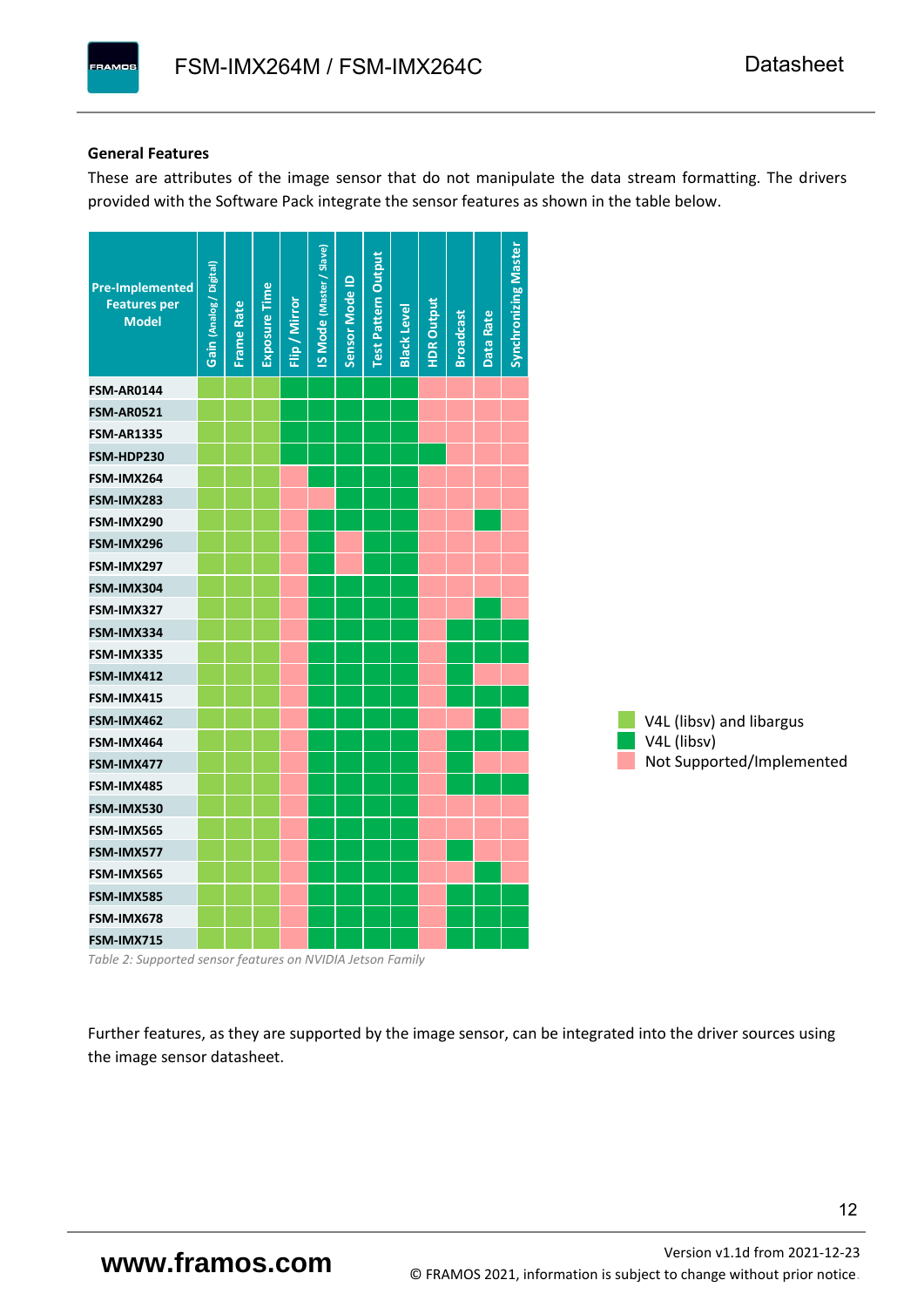#### <span id="page-14-0"></span>**2.1.2 Image Pre-Processing Examples**

The provided image processing examples show the general mechanisms of data handling for an image processing using 3<sup>rd</sup>-party libraries. The OpenCV example provides data that is raw (mono) or demosaiced (color) and not further optimized for visual experience, while the LibArgus examples leverages the discrete ISP (Image Signal Processor) inside the Jetson SoC to optimize image reproduction.

#### **Argus Camera Example:**

- Using hard ISP in NVIDIA Jetson SoCs, most performant option for image preprocessing
- Only applicable for color sensors (color processing can't be disabled)
- Most performant option
- Utilizing libArgus closed source library, support and tuning on individual basis through FRAMOS
- Example Implementation: Shows Demo Tuning per FSM Devkit

|                               | <b>Xavier</b><br>(AGX, NX) | Tegra X2<br>(TX2, TX2 NX) | Tegra X1<br>(TX1, Nano) |
|-------------------------------|----------------------------|---------------------------|-------------------------|
|                               | <b>Performance</b>         |                           |                         |
| Max. # of streams through ISP | 16                         | 12                        | 6                       |
| Pixel Bandwidth (max.)        | 2 Gpix/s                   | $1.4$ Gpix/s              | $1.4$ Gpix/s            |
| Image Resolution (max.)       | 64 MP                      | 24 MP                     | 24 MP                   |
| Image Width (max.)            | 6144 px                    | 6144 px                   | 6144 px                 |

*Table 3: ISP capabilities / limitations of NVIDIA Jetson Family*

The software package provided with our FSM Devkits contains a functionally and performance limited example configuration for the Jetson ISP. The configuration is sensor and lens related and demonstrates the combination of our standard kit in environments that are illuminated with fluorescent light, like in office or laboratory.

|                                                                   | <b>Supported Features in Default Configuration</b> |  |  |  |  |
|-------------------------------------------------------------------|----------------------------------------------------|--|--|--|--|
| Lens Considered (Type)                                            | Yes (Devkit Lens)                                  |  |  |  |  |
| IR Cut Filter (Type)                                              | Yes (650nm/50%)                                    |  |  |  |  |
| <b>Sensor Configuration</b>                                       | <b>Driver Default</b>                              |  |  |  |  |
| <b>Demosaic</b>                                                   | Yes <sup>2</sup>                                   |  |  |  |  |
| <b>Black Level Compensation</b>                                   | <b>Yes (Calibrated)</b>                            |  |  |  |  |
| <b>Bad Pixel Correction</b>                                       | <b>Yes (Calibrated)</b>                            |  |  |  |  |
| <b>Color Correction</b>                                           | <b>Yes (Calibrated)</b>                            |  |  |  |  |
| Auto White Balance (A, TL84, D65)                                 | Limited (Calibrated for TL84 only)                 |  |  |  |  |
| <b>Manual White Balancing</b>                                     | Limited (Not Calibrated)                           |  |  |  |  |
| Lens Shading / Falloff Correction                                 | Limited (Calibrated for Devkit lens)               |  |  |  |  |
| <b>Noise Reduction</b>                                            | Limited (Not Calibrated)                           |  |  |  |  |
| Sharpening                                                        | Limited (Not Calibrated)                           |  |  |  |  |
| Auto Exposure, Gain, Gamma,<br><b>Color/Tone, Contrast Tuning</b> | <b>Requires Application Specific Tuning</b>        |  |  |  |  |

*Table 4: Default tuning of NVIDIA Jetson, supplied with FSM Devkits*

13

<sup>&</sup>lt;sup>2</sup> Demosaicing is always active and can't be disabled. For monochrome sensors refer to libSV to bypass the ISP.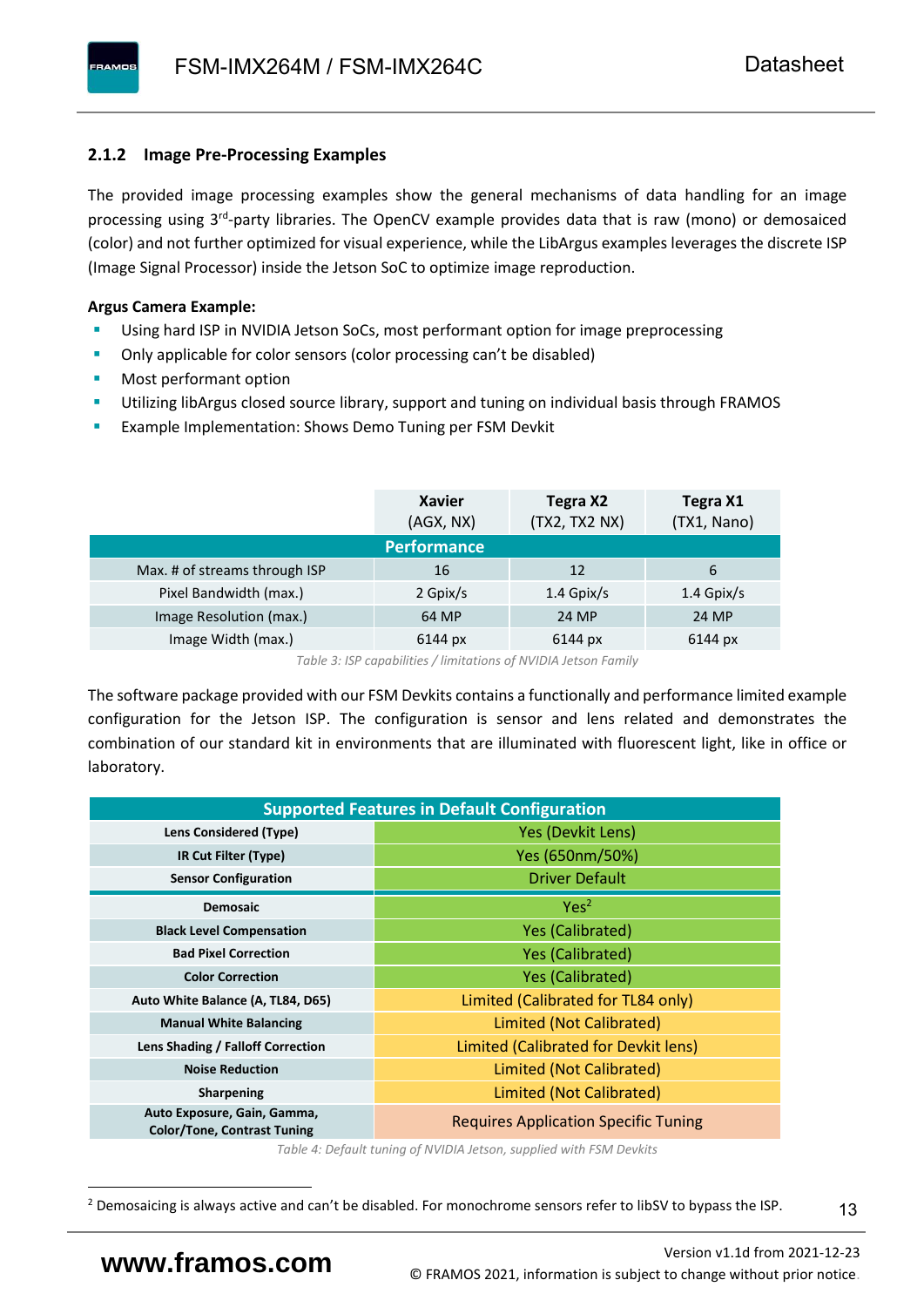To archive best performance and stable results also in variable lighting conditions, a fully featured calibration will be required. As NVIDIA camera partner, FRAMOS provides full ISP configurations for standard setups on request. Further, full custom calibration services considering lens and application specific requirements for sophisticated applications are provided on per project basis.

#### **OpenCV Example:**

- Open software library
- Easy to use and large feature set
- **•** Very resource hungry (CPU)
- Not recommended for pre-processing
- **Example Implementation: Demosaicing, Displaying**

Due to limited performance and extreme resource utilization, the image processing support utilizing the CPU will not be further enhanced.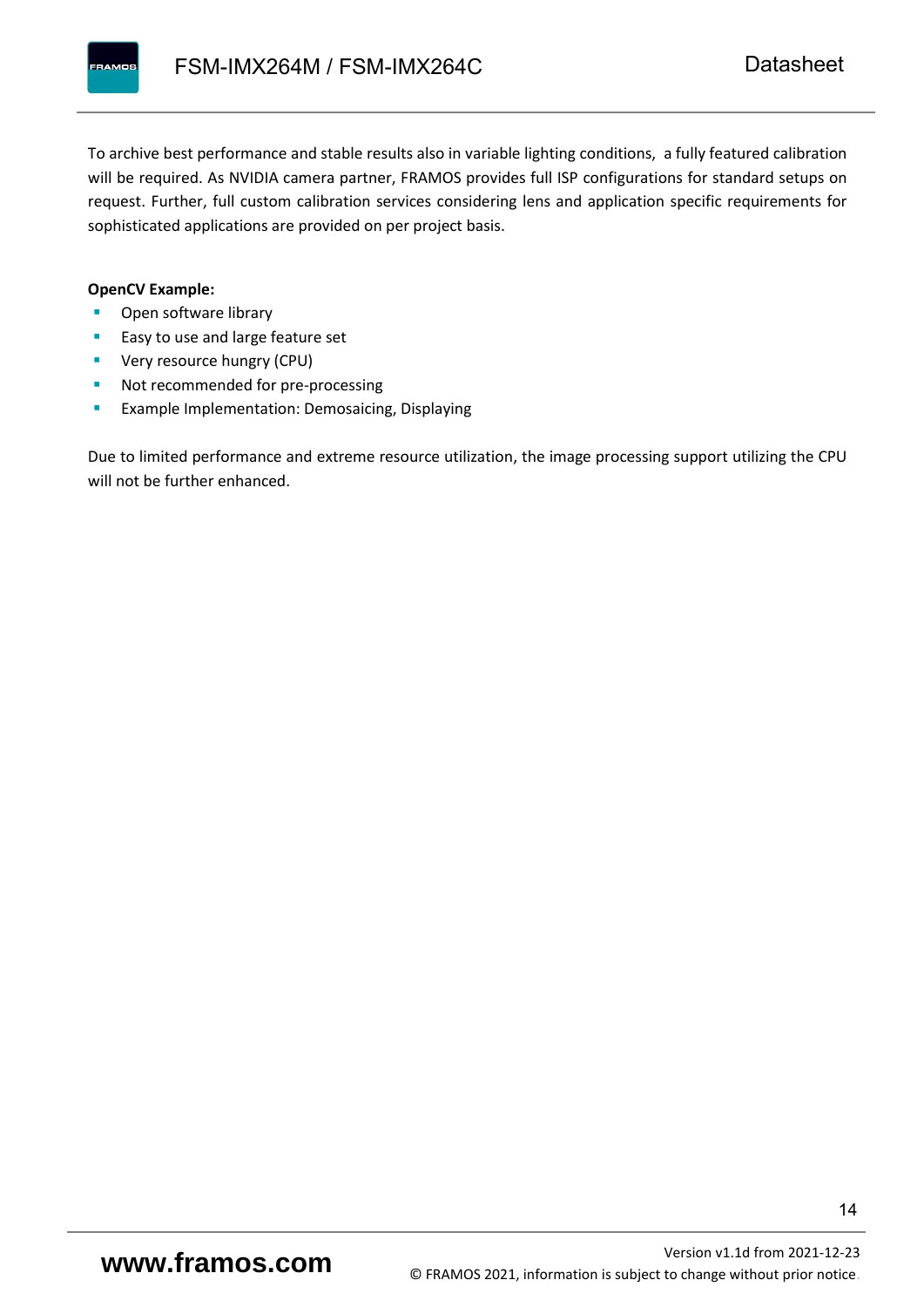### <span id="page-16-0"></span>**3 Ecosystem Compatibility Matrix**

#### <span id="page-16-1"></span>**3.1 Hardware Support**

**PAMOS** 

The following matrix shows the compatibility of FSMs, FSAs and FPAs to each other. The FSAs differentiate to each other by supplied voltages, power up sequence, generated clock (oscillator) and physical attributes.

|            |                                                         | FSM-IMX290<br>FSM-IMX327                                             |                                                         |                                                         |                                                         |                                            |                                                         |                                                         |                                                         |
|------------|---------------------------------------------------------|----------------------------------------------------------------------|---------------------------------------------------------|---------------------------------------------------------|---------------------------------------------------------|--------------------------------------------|---------------------------------------------------------|---------------------------------------------------------|---------------------------------------------------------|
|            |                                                         | FSM-IMX334<br>FSM-IMX335                                             |                                                         |                                                         |                                                         |                                            |                                                         |                                                         |                                                         |
|            |                                                         | FSM-IMX412 FSM-IMX462<br>FSM-IMX477 FSM-IMX464                       |                                                         | <b>FSM-IMX296 FSM-AR0521</b>                            | FSM-IMX415                                              |                                            |                                                         |                                                         | FSM-IMX565<br><b>FSM-IMX585</b>                         |
| Item       | FSM-IMX577                                              | FSM-IMX485                                                           |                                                         | <b>FSM-IMX297   FSM-AR1335  </b>                        | <b>FSM-IMX715 FSM-IMX283</b>                            |                                            | <b>FSM-AR0144</b>                                       | FSM-HDP230                                              | <b>FSM-IMX678</b>                                       |
| FSA-FT1/A  | FPA-4.A/TXA<br>FPA-A/NVN<br>FPA-2.A/96B<br>FPA-ABC/XX13 |                                                                      |                                                         |                                                         |                                                         |                                            |                                                         |                                                         |                                                         |
| FSA-FT3/A  |                                                         | FPA-4.A/TXA<br>FPA-A/NVN <sup>4</sup><br>FPA-2.A/96B<br>FPA-ABC/XX13 |                                                         |                                                         |                                                         |                                            |                                                         |                                                         |                                                         |
| FSA-FT6/A  |                                                         |                                                                      | FPA-4.A/TXA<br>FPA-A/NVN<br>FPA-2.A/96B<br>FPA-ABC/XX13 |                                                         |                                                         |                                            |                                                         |                                                         |                                                         |
| FSA-FT7/A  |                                                         |                                                                      |                                                         | FPA-4.A/TXA<br>FPA-A/NVN<br>FPA-2.A/96B<br>FPA-ABC/XX13 |                                                         |                                            |                                                         |                                                         |                                                         |
| FSA-FT11/A |                                                         |                                                                      |                                                         |                                                         | FPA-4.A/TXA<br>FPA-A/NVN<br>FPA-2.A/96B<br>FPA-ABC/XX13 |                                            |                                                         |                                                         |                                                         |
| FSA-FT12/A |                                                         |                                                                      |                                                         |                                                         |                                                         | FPA-4.A/TXA<br>FPA-2.A/96B<br>FPA-ABC/XX13 |                                                         |                                                         |                                                         |
| FSA-FT13/A |                                                         |                                                                      |                                                         |                                                         |                                                         |                                            | FPA-4.A/TXA<br>FPA-A/NVN<br>FPA-2.A/96B<br>FPA-ABC/XX13 |                                                         |                                                         |
| FSA-FT19/A |                                                         |                                                                      |                                                         |                                                         |                                                         |                                            |                                                         | FPA-4.A/TXA<br>FPA-A/NVN<br>FPA-2.A/96B<br>FPA-ABC/XX13 |                                                         |
| FSA-FT26/A |                                                         |                                                                      |                                                         |                                                         |                                                         |                                            |                                                         |                                                         | FPA-4.A/TXA<br>FPA-A/NVN<br>FPA-2.A/96B<br>FPA-ABC/XX13 |

#### <span id="page-16-2"></span>**Sensor Modules with MIPI CSI-2 (D-PHY) Output**

*Table 5: Ecosystem Compatibility Matrix – Native CSI-2 (D-PHY) FSMs*

<sup>&</sup>lt;sup>3</sup> Not verified, Xilinx Development Board with hard MIPI CSI-2 / D-PHY interface.

<sup>4</sup> FSM-IMX334 is not supported due to the sensor requiring 4-lanes MIPI.